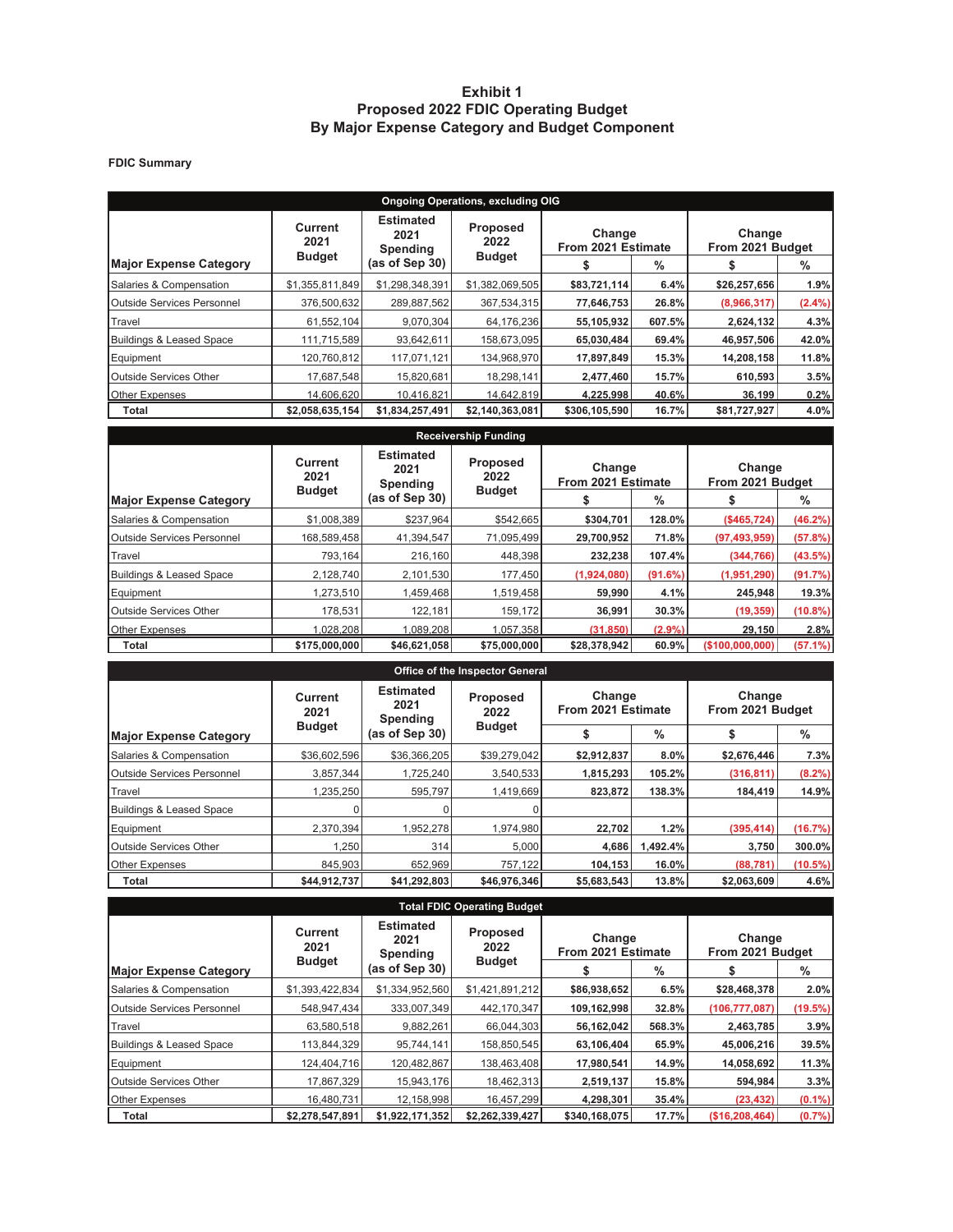#### **Exhibit 2 Proposed 2022 FDIC Operating Budget**  *(Includes Ongoing Operations and Receivership Funding)*

| Proposed Total Operating Budget by Division                |                 |                                      |                  |                              |               |                            |            |  |  |  |  |
|------------------------------------------------------------|-----------------|--------------------------------------|------------------|------------------------------|---------------|----------------------------|------------|--|--|--|--|
|                                                            | Current<br>2021 | <b>Estimated</b><br>2021<br>Spending | Proposed<br>2022 | Change<br>From 2021 Estimate |               | Change<br>From 2021 Budget |            |  |  |  |  |
| <b>Division/Offices</b>                                    | <b>Budget</b>   | (as of Sep 30)                       | <b>Budget</b>    | \$                           | $\frac{0}{0}$ | \$                         | $\%$       |  |  |  |  |
| Division of Risk Management Supervision                    | \$581,168,907   | \$520,780,920                        | \$584,352,139    | \$63,571,219                 | 12.2%         | \$3,183,232                | 0.5%       |  |  |  |  |
| Division of Depositor and Consumer Protection              | 185,249,967     | 169,917,662                          | 187,339,164      | 17,421,502                   | 10.3%         | 2,089,197                  | 1.1%       |  |  |  |  |
| Division of Complex Institution Supervision and Resolution | 101,686,058     | 89,188,264                           | 105,132,987      | 15,944,723                   | 17.9%         | 3,446,929                  | 3.4%       |  |  |  |  |
| Division of Resolutions and Receiverships                  | 133,065,495     | 122,120,462                          | 132,614,393      | 10,493,931                   | 8.6%          | (451, 102)                 | $(0.3\%)$  |  |  |  |  |
| Division of Insurance and Research                         | 63,790,751      | 57,785,374                           | 65,050,535       | 7,265,161                    | 12.6%         | 1,259,784                  | 2.0%       |  |  |  |  |
| Division of Information Technology                         | 364,609,128     | 358,332,002                          | 383,007,396      | 24,675,394                   | 6.9%          | 18,398,268                 | 5.0%       |  |  |  |  |
| Office of Chief Information Security Officer               | 41,076,990      | 38,306,472                           | 43,821,539       | 5,515,067                    | 14.4%         | 2,744,549                  | 6.7%       |  |  |  |  |
| Division of Administration                                 | 302,114,734     | 265,358,479                          | 370,120,887      | 104,762,408                  | 39.5%         | 68,006,153                 | 22.5%      |  |  |  |  |
| <b>Legal Division</b>                                      | 163,985,677     | 152,833,143                          | 164,011,403      | 11,178,260                   | 7.3%          | 25,726                     | 0.0%       |  |  |  |  |
| Division of Finance                                        | 37,960,831      | 35,477,877                           | 38,087,698       | 2,609,821                    | 7.4%          | 126,867                    | 0.3%       |  |  |  |  |
| Corporate University                                       | 23,093,643      | 21,285,848                           | 25,282,828       | 3,996,980                    | 18.8%         | 2,189,185                  | 9.5%       |  |  |  |  |
| Office of Minority and Women Inclusion                     | 10,075,404      | 8,189,004                            | 9,967,631        | 1,778,627                    | 21.7%         | (107, 773)                 | $(1.1\%)$  |  |  |  |  |
| <b>Office of Communications</b>                            | 8,290,645       | 7,367,583                            | 12,324,103       | 4,956,520                    | 67.3%         | 4,033,458                  | 48.7%      |  |  |  |  |
| Office of Risk Management and Internal Controls            | 7,119,528       | 5,675,066                            | 8,434,925        | 2,759,859                    | 48.6%         | 1,315,397                  | 18.5%      |  |  |  |  |
| <b>FDITECH</b>                                             | 16,239,919      | 6,891,073                            | 17,686,577       | 10,795,504                   | 156.7%        | 1,446,658                  | 8.9%       |  |  |  |  |
| Office of the Ombudsman                                    | 5,553,414       | 5,129,243                            | 5,129,268        | 25                           | 0.0%          | (424, 146)                 | $(7.6\%)$  |  |  |  |  |
| Office of Legislative Affairs                              | 3,643,133       | 2,989,429                            | 3,022,263        | 32,834                       | 1.1%          | (620, 870)                 | $(17.0\%)$ |  |  |  |  |
| Office of Financial Institution Adjudication               | 969,524         | 838,523                              | 856,567          | 18,044                       | 2.2%          | (112, 957)                 | (11.7%)    |  |  |  |  |
| <b>Executive Offices</b>                                   | 14,447,208      | 12,409,561                           | 12,939,789       | 530,228                      | 4.3%          | (1,507,419)                | $(10.4\%)$ |  |  |  |  |
| Corporate Unassigned                                       | 169,494,198     | $\Omega$                             | 46,180,989       | 46,180,989                   |               | (123, 313, 209)            | (72.8%)    |  |  |  |  |
| Total excluding OIG                                        | 2,233,635,154   | 1,880,878,549                        | 2,215,363,081    | 334,484,532                  | 17.8%         | (18, 272, 073)             | (0.8% )    |  |  |  |  |
| Office of the Inspector General                            | 44,912,737      | 41,292,803                           | 46,976,346       | 5,683,543                    | 13.8%         | 2,063,609                  | 4.6%       |  |  |  |  |
| $-$ Total $-$                                              | \$2,278,547,891 | \$1,922,171,352                      | \$2,262,339,427  | \$340,168,075                | 17.7%         | (\$16,208,464)             | (0.7%)     |  |  |  |  |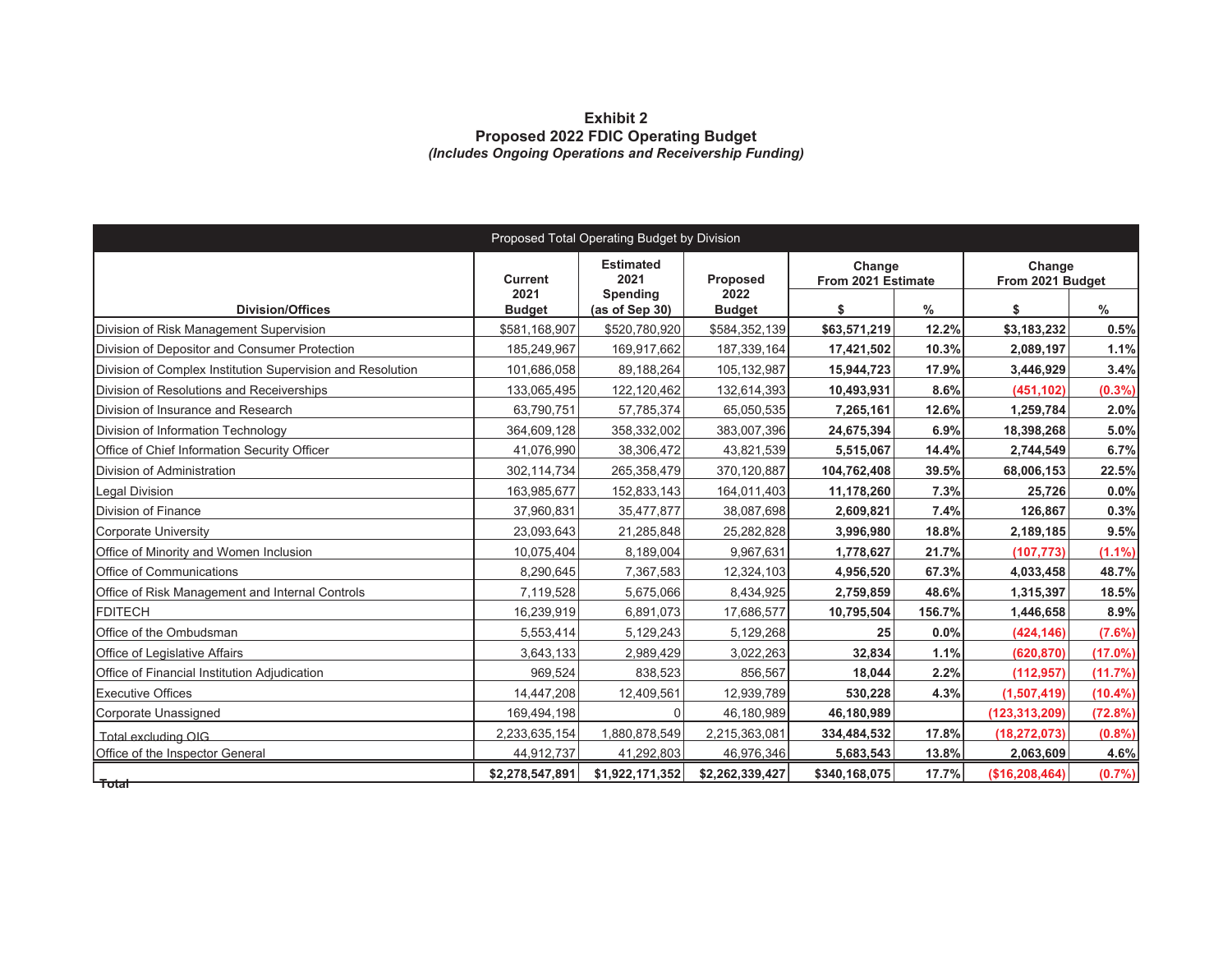### **Exhibit 3 Proposed 2022 FDIC Operating Budget**

## *(Ongoing Operations Only)*

| Proposed Total Ongoing Operations Budget by Division       |                       |                            |                       |                              |        |                            |            |  |  |  |  |
|------------------------------------------------------------|-----------------------|----------------------------|-----------------------|------------------------------|--------|----------------------------|------------|--|--|--|--|
|                                                            | <b>Current</b>        | <b>Estimated</b><br>2021   | Proposed              | Change<br>From 2021 Estimate |        | Change<br>From 2021 Budget |            |  |  |  |  |
| <b>Division/Offices</b>                                    | 2021<br><b>Budget</b> | Spending<br>(as of Sep 30) | 2022<br><b>Budget</b> | \$                           | $\%$   | \$                         | $\%$       |  |  |  |  |
| Division of Risk Management Supervision                    | \$581,168,907         | \$520,780,920              | \$584,352,139         | \$63,571,219                 | 12.2%  | \$3,183,232                | 0.5%       |  |  |  |  |
| Division of Depositor and Consumer Protection              | 185,249,967           | 169,917,662                | 187,339,164           | 17,421,502                   | 10.3%  | 2,089,197                  | 1.1%       |  |  |  |  |
| Division of Complex Institution Supervision and Resolution | 101.686.058           | 89,188,264                 | 105,132,987           | 15,944,723                   | 17.9%  | 3,446,929                  | 3.4%       |  |  |  |  |
| Division of Resolutions and Receiverships                  | 117,963,329           | 113,101,339                | 118, 107, 421         | 5,006,082                    | 4.4%   | 144,092                    | 0.1%       |  |  |  |  |
| Division of Insurance and Research                         | 63,790,751            | 57,785,374                 | 65,050,535            | 7,265,161                    | 12.6%  | 1,259,784                  | 2.0%       |  |  |  |  |
| Division of Information Technology                         | 355,707,076           | 349,520,036                | 371,087,396           | 21,567,360                   | 6.2%   | 15,380,320                 | 4.3%       |  |  |  |  |
| Office of Chief Information Security Officer               | 41,076,990            | 38,306,314                 | 43,821,539            | 5,515,225                    | 14.4%  | 2,744,549                  | 6.7%       |  |  |  |  |
| Division of Administration                                 | 297,969,664           | 261,521,947                | 367,043,527           | 105,521,580                  | 40.3%  | 69,073,863                 | 23.2%      |  |  |  |  |
| <b>Legal Division</b>                                      | 139,617,350           | 127,880,489                | 139,697,974           | 11,817,485                   | 9.2%   | 80,624                     | 0.1%       |  |  |  |  |
| Division of Finance                                        | 37,960,831            | 35,477,877                 | 38,087,698            | 2,609,821                    | 7.4%   | 126,867                    | 0.3%       |  |  |  |  |
| Corporate University                                       | 23,093,643            | 21,285,848                 | 25,282,828            | 3,996,980                    | 18.8%  | 2,189,185                  | 9.5%       |  |  |  |  |
| Office of Minority and Women Inclusion                     | 10,075,404            | 8,189,004                  | 9,967,631             | 1,778,627                    | 21.7%  | (107, 773)                 | $(1.1\%)$  |  |  |  |  |
| <b>Office of Communications</b>                            | 8,290,645             | 7,367,583                  | 12,324,103            | 4,956,520                    | 67.3%  | 4,033,458                  | 48.7%      |  |  |  |  |
| Office of Risk Management and Internal Controls            | 7,119,528             | 5,675,066                  | 8,434,925             | 2,759,859                    | 48.6%  | 1,315,397                  | 18.5%      |  |  |  |  |
| <b>FDITECH</b>                                             | 16,239,919            | 6,891,073                  | 17,686,577            | 10,795,504                   | 156.7% | 1,446,658                  | 8.9%       |  |  |  |  |
| Office of the Ombudsman                                    | 5,550,914             | 5,128,618                  | 5,128,018             | (600)                        | 0.0%   | (422, 896)                 | (7.6%)     |  |  |  |  |
| <b>Office of Legislative Affairs</b>                       | 3,643,133             | 2,989,429                  | 3,022,263             | 32,834                       | 1.1%   | (620, 870)                 | (17.0%)    |  |  |  |  |
| Office of Financial Institution Adjudication               | 969,524               | 838,523                    | 856,567               | 18,044                       | 2.2%   | (112, 957)                 | (11.7%)    |  |  |  |  |
| <b>Executive Offices</b>                                   | 14,447,208            | 12,409,561                 | 12,939,789            | 530,228                      | 4.3%   | (1,507,419)                | $(10.4\%)$ |  |  |  |  |
| Corporate Unassigned                                       | 47,014,313            |                            | 25,000,000            | 25,000,000                   |        | (22, 014, 313)             | $(46.8\%)$ |  |  |  |  |
| Total excluding OIG                                        | 2,058,635,154         | 1,834,257,491              | 2,140,363,081         | 306,105,590                  | 16.7%  | 81,727,927                 | 4.0%       |  |  |  |  |
| Office of the Inspector General                            | 44,912,737            | 41,292,803                 | 46,976,346            | 5,683,543                    | 13.8%  | 2,063,609                  | 4.6%       |  |  |  |  |
| $-$ Total $-$                                              | \$2,103,547,891       | \$1,875,550,294            | \$2,187,339,427       | \$311,789,133                | 16.6%  | \$83,791,536               | 4.0%       |  |  |  |  |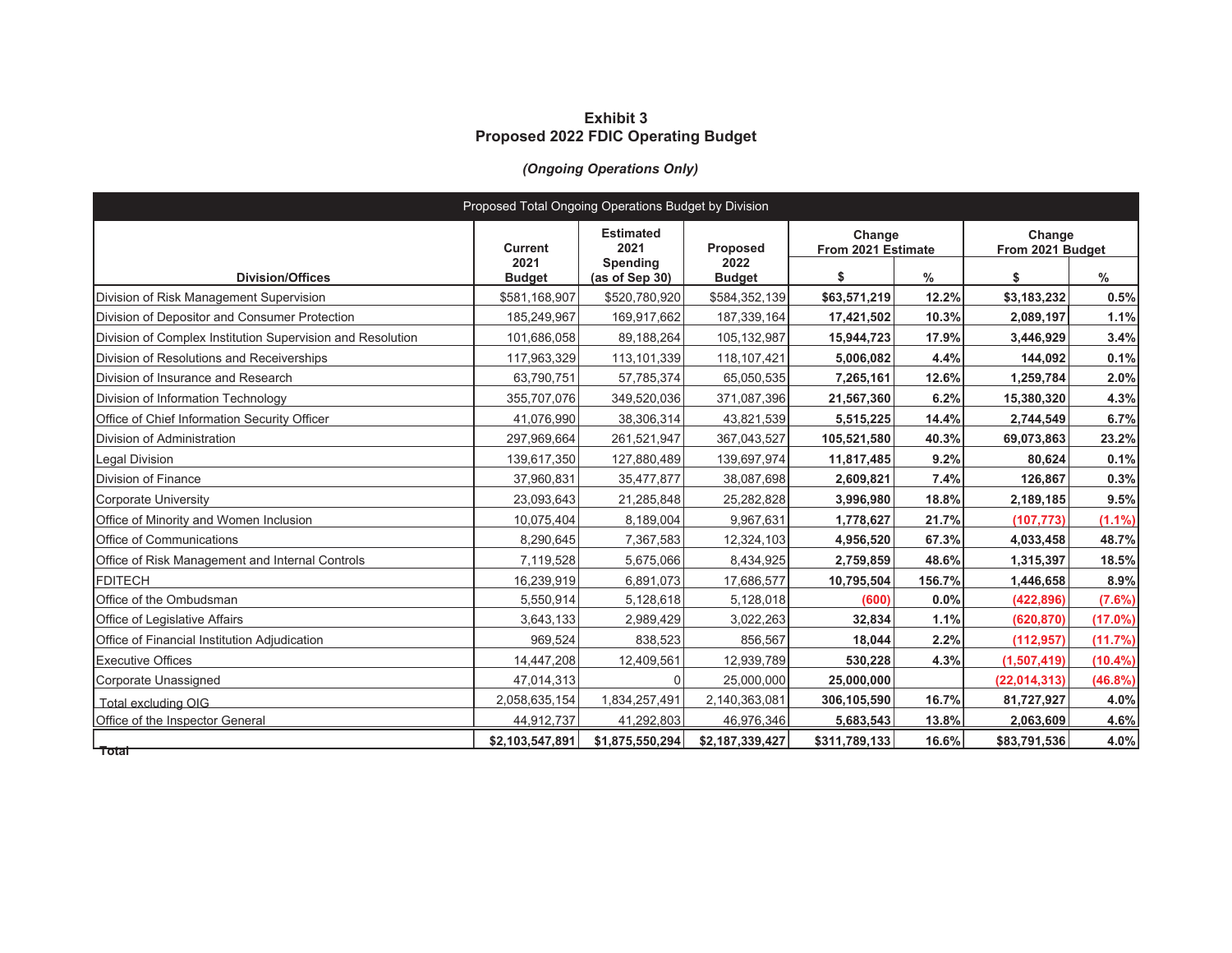### **Exhibit 4 Proposed 2022 FDIC Operating Budget**

## *(Receivership Funding Only)*

| Proposed Total Receivership Funding Budget by Division     |                        |                            |                         |                              |             |                            |               |  |  |  |  |
|------------------------------------------------------------|------------------------|----------------------------|-------------------------|------------------------------|-------------|----------------------------|---------------|--|--|--|--|
|                                                            | <b>Current</b><br>2021 | <b>Estimated</b><br>2021   | <b>Proposed</b><br>2022 | Change<br>From 2021 Estimate |             | Change<br>From 2021 Budget |               |  |  |  |  |
| <b>Division/Offices</b>                                    | <b>Budget</b>          | Spending<br>(as of Sep 30) | <b>Budget</b>           | \$                           | $\%$        | \$                         | $\frac{0}{0}$ |  |  |  |  |
| Division of Risk Management Supervision                    | \$0                    | \$0                        | \$0                     | \$0                          |             | \$0                        |               |  |  |  |  |
| Division of Depositor and Consumer Protection              |                        |                            |                         | ŋ                            |             |                            |               |  |  |  |  |
| Division of Complex Institution Supervision and Resolution |                        |                            |                         |                              |             |                            |               |  |  |  |  |
| Division of Resolutions and Receiverships                  | 15,102,166             | 9,019,123                  | 14,506,972              | 5,487,849                    | 60.8%       | (595, 194)                 | $(3.9\%)$     |  |  |  |  |
| Division of Insurance and Research                         | O                      |                            | U                       | ŋ                            |             |                            |               |  |  |  |  |
| Division of Information Technology                         | 8,902,052              | 8,811,966                  | 11,920,000              | 3,108,034                    | 35.3%       | 3,017,948                  | 33.9%         |  |  |  |  |
| Office of Chief Information Security Officer               |                        | 158                        |                         | (158)                        | $(100.0\%)$ |                            |               |  |  |  |  |
| Division of Administration                                 | 4,145,070              | 3,836,532                  | 3,077,360               | (759, 172)                   | (19.8%      | (1,067,710)                | (25.8%)       |  |  |  |  |
| Legal Division                                             | 24,368,327             | 24,952,654                 | 24,313,429              | (639, 225)                   | $(2.6\%)$   | (54, 898)                  | $(0.2\%)$     |  |  |  |  |
| <b>Division of Finance</b>                                 |                        |                            |                         |                              |             |                            |               |  |  |  |  |
| <b>Corporate University</b>                                |                        |                            |                         |                              |             |                            |               |  |  |  |  |
| Office of Minority and Women Inclusion                     | 0                      |                            |                         |                              |             |                            |               |  |  |  |  |
| Office of Communications                                   | $\Omega$               |                            |                         | ŋ                            |             |                            |               |  |  |  |  |
| Office of Risk Management and Internal Controls            | $\Omega$               |                            |                         | ሰ                            |             |                            |               |  |  |  |  |
| <b>FDITECH</b>                                             | $\Omega$               |                            |                         | ŋ                            |             |                            |               |  |  |  |  |
| Office of the Ombudsman                                    | 2,500                  | 625                        | 1,250                   | 625                          | 100.0%      | (1, 250)                   | $(50.0\%)$    |  |  |  |  |
| Office of Legislative Affairs                              | U                      |                            |                         |                              |             |                            |               |  |  |  |  |
| Office of Financial Institution Adjudication               | 0                      |                            |                         |                              |             |                            |               |  |  |  |  |
| <b>Executive Offices</b>                                   |                        |                            |                         |                              |             |                            |               |  |  |  |  |
| Corporate Unassigned                                       | 122,479,885            |                            | 21,180,989              | 21,180,989                   |             | (101, 298, 896)            | (82.7%)       |  |  |  |  |
| Total excluding OIG                                        | 175,000,000            | 46,621,058                 | 75,000,000              | 28,378,942                   | 60.9%       | (100, 000, 000)            | (57.1%)       |  |  |  |  |
| Office of the Inspector General                            |                        |                            |                         |                              |             |                            |               |  |  |  |  |
| $-$ Total $-$                                              | \$175,000,000          | \$46,621,058               | \$75,000,000            | \$28,378,942                 | 60.9%       | (\$100,000,000)            | (57.1%)       |  |  |  |  |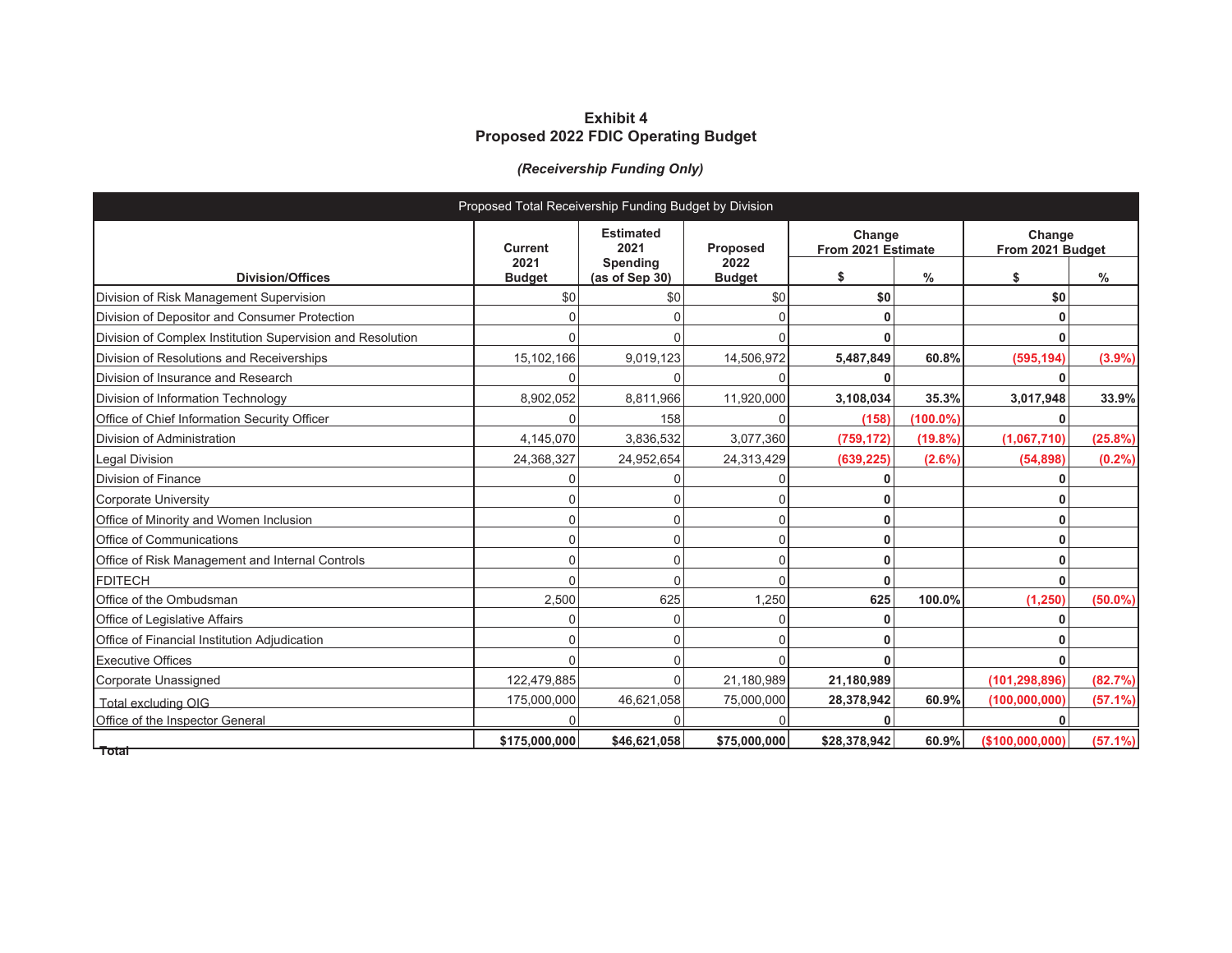**Exhibit 5 Proposed 2022 Staffing Authorization by Division** 

|                                                          | On-Board<br>as of     | Original 2021<br>Authorization |                |                | Current 2021<br>Authorization |              |              | Proposed 2022<br>Authorization |                |                 | <b>Difference</b><br>2022 Versus Current |              |              |
|----------------------------------------------------------|-----------------------|--------------------------------|----------------|----------------|-------------------------------|--------------|--------------|--------------------------------|----------------|-----------------|------------------------------------------|--------------|--------------|
| <b>Division/Office</b>                                   | September<br>30, 2021 | Perm                           | Non-<br>Perm   | <b>Total</b>   | Perm                          | Non-<br>Perm | <b>Total</b> | Perm                           | Non-<br>Perm   | <b>Total</b>    | Perm                                     | Non-<br>Perm | <b>Total</b> |
| Division of Risk Management Supervision                  | 2,577                 | 2,349                          | 25             | 2,374          | 2,356                         | 31           | 2,387        | 2,394                          | 27             | 2,421           | 38 <sup>l</sup>                          | (4)          | 34           |
| Division of Depositor & Consumer Protection              | 808                   | 784                            | 5 <sub>5</sub> | 789            | 776                           | 10           | 786          | 780                            | 8              | 788             |                                          | (2)          | $\mathbf{2}$ |
| Division of Complex Institution Supervision & Resolution | 275                   | 314                            | $\overline{2}$ | 316            | 316                           |              | 318          | 325                            | 3              | 328             |                                          |              | 10           |
| <b>Division of Resolutions &amp; Receiverships</b>       | 334                   | 355                            | $\mathbf{0}$   | 355            | 355                           |              | 355          | 355                            | $\Omega$       | 355             | n                                        |              | ΩI           |
| Division of Insurance & Research                         | 201                   | 224                            | οI             | 224            | 224                           |              | 224          | 224                            | 0              | 224             | n                                        |              | οI           |
| <b>Division of Information Technology</b>                | 285                   | 325                            | $\mathbf{0}$   | 325            | 313                           |              | 322          | 313                            | 9              | 322             |                                          |              | ΩI           |
| Office of Chief Information Security Officer             | 46                    | 48                             | $\mathbf{0}$   | 48             | 51                            |              | 53           | 51                             | $\overline{2}$ | 53              |                                          |              | ΩI           |
| <b>Division of Administration</b>                        | 386                   | 383                            | $\mathbf{0}$   | 383            | 395                           |              | 398          | 396                            | 3              | 399             |                                          |              |              |
| <b>Legal Division</b>                                    | 443                   | 480                            | $\mathbf{0}$   | 480            | 480                           |              | 480          | 473                            |                | 474             | (7)                                      |              | (6)          |
| <b>Division of Finance</b>                               | 137                   | 153                            | $\mathbf{0}$   | 153            | 153                           |              | 153          | 153                            | 0              | 153             | O                                        |              | ΩI           |
| <b>Corporate University</b>                              | 71                    | 66                             | $\mathbf{0}$   | 66             | 67                            |              | 67           | 67                             | $\mathbf{0}$   | 67              | U                                        |              |              |
| Office of Minority & Women Inclusion                     | 28                    | 28                             | $\mathbf{0}$   | 28             | 32                            |              | 32           | 32                             | 0              | 32              |                                          |              | ΩI           |
| <b>Office of Communications</b>                          | 16                    | 19                             | $\Omega$       | 19             | 35                            |              | 35           | 37                             | $\Omega$       | 37              | $\overline{2}$                           |              |              |
| Office of Risk Management & Internal Controls            | 20                    | 23                             | $\Omega$       | 23             | 27                            |              | 27           | 27                             | $\Omega$       | 27              |                                          |              | ΩI           |
| <b>FDITECH</b>                                           |                       |                                | 0              | $\overline{2}$ |                               |              | q            | 12                             | $\Omega$       | 12              |                                          |              |              |
| <b>Office of Ombudsman</b>                               | 16                    | 15                             | n              | 15             | 15                            |              | 15           | 15                             | 0              | 15 <sup>1</sup> | n                                        |              | ΩI           |
| <b>Office of Legislative Affairs</b>                     |                       | 12                             |                | 12             | 11                            |              | 11           | 11                             | 0              | 11              |                                          |              | οI           |
| Office of Financial Institution Adjudication             |                       |                                | $\mathbf{0}$   |                |                               |              |              | $\overline{2}$                 | $\mathbf{0}$   | $\overline{2}$  |                                          |              | ΩI           |
| <b>Executive Offices</b>                                 | 22                    | 28                             | $\mathbf{0}$   | 28             | 28                            |              | 28           | 28                             | 0              | 28              | n                                        |              | οI           |
| <b>Total Excluding OIG</b>                               | 5,681                 | 5,610                          | 32             | 5,642          | 5,645                         | 57           | 5,702        | 5,695                          | 53             | 5,748           | 50 <sup>1</sup>                          | (4)          | 46           |
| Office of the Inspector General                          | 135                   | 146                            | 5 <sub>5</sub> | 151            | 146                           |              | 151          | 149                            | 0              | 149             | 3                                        | (5)          | (2)          |
| <b>Total</b>                                             | 5,816                 | 5,756                          | 37             | 5,793          | 5,791                         | 62           | 5,853        | 5,844                          | 53             | 5,897           | 53                                       | (9)          | 44           |